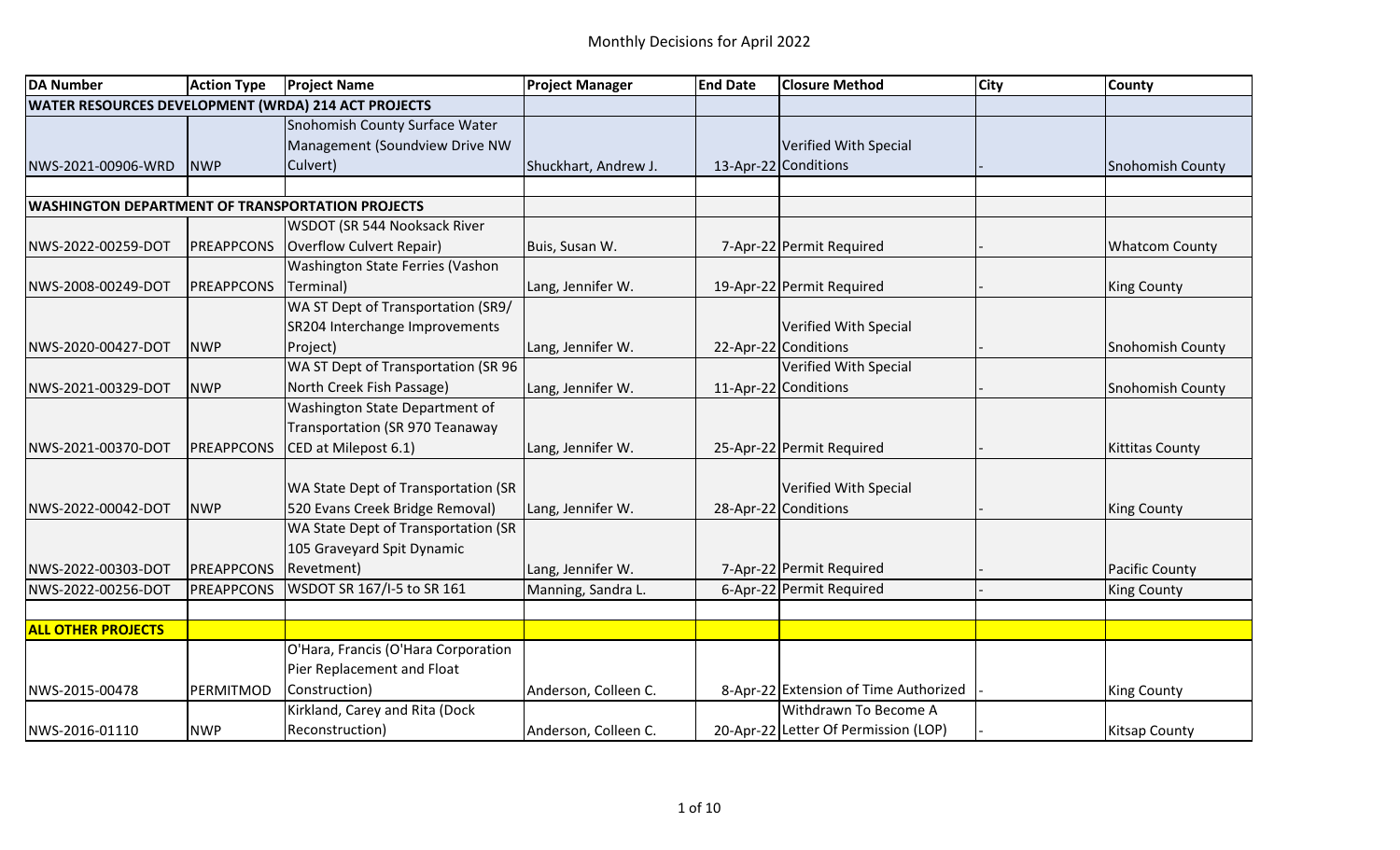| <b>DA Number</b> | <b>Action Type</b> | <b>Project Name</b>                 | <b>Project Manager</b> | <b>End Date</b> | <b>Closure Method</b>                             | <b>City</b> | <b>County</b>        |
|------------------|--------------------|-------------------------------------|------------------------|-----------------|---------------------------------------------------|-------------|----------------------|
|                  |                    | Chan, Chuck Yoong and Tsai, Mei-    |                        |                 |                                                   |             |                      |
| NWS-2019-00939   | LOP                | Chin (New pier and Lifts            | Anderson, Colleen C.   |                 | 5-Apr-22 Issued With Special Conditions Sammamish |             | <b>King County</b>   |
| NWS-2020-00660   | PERMITMOD          | Lynch, Julie & Scott (Dock)         | Anderson, Colleen C.   |                 | 22-Apr-22 Permit Modified                         |             | <b>King County</b>   |
|                  |                    |                                     |                        |                 | Verified With Special                             |             |                      |
| NWS-2020-00727   | <b>RGP</b>         | Luong, Marilyn (Dock)               | Anderson, Colleen C.   |                 | 18-Apr-22 Conditions                              |             | Pierce County        |
|                  |                    | PSE (Sammamish-Juanita 115kV        |                        |                 | <b>Verified With Special</b>                      |             |                      |
| NWS-2020-01040   | <b>NWP</b>         | Transmission Line)                  | Anderson, Colleen C.   |                 | 25-Apr-22 Conditions                              |             | <b>King County</b>   |
|                  |                    | PSE (Sammamish-Juanita 115kV        |                        |                 | Verified With Special                             |             |                      |
| NWS-2020-01040   | <b>NWP</b>         | Transmission Line)                  | Anderson, Colleen C.   |                 | 25-Apr-22 Conditions                              |             | <b>King County</b>   |
|                  |                    | PSE (Sammamish-Juanita 115kV        |                        |                 | Verified With Special                             |             |                      |
| NWS-2020-01040   | <b>NWP</b>         | Transmission Line)                  | Anderson, Colleen C.   |                 | 25-Apr-22 Conditions                              |             | <b>King County</b>   |
|                  |                    | PSE (Sammamish-Juanita 115kV        |                        |                 | <b>Verified With Special</b>                      |             |                      |
| NWS-2020-01040   | <b>NWP</b>         | Transmission Line)                  | Anderson, Colleen C.   |                 | 25-Apr-22 Conditions                              |             | <b>King County</b>   |
|                  |                    | PSE (Sammamish-Juanita 115kV        |                        |                 | <b>Verified With Special</b>                      |             |                      |
| NWS-2020-01040   | <b>NWP</b>         | Transmission Line)                  | Anderson, Colleen C.   |                 | 25-Apr-22 Conditions                              |             | <b>King County</b>   |
|                  |                    | PSE (Sammamish-Juanita 115kV        |                        |                 | <b>Verified With Special</b>                      |             |                      |
| NWS-2020-01040   | <b>NWP</b>         | Transmission Line)                  | Anderson, Colleen C.   |                 | 25-Apr-22 Conditions                              |             | <b>King County</b>   |
|                  |                    | PSE (Sammamish-Juanita 115kV        |                        |                 | Verified With Special                             |             |                      |
| NWS-2020-01040   | <b>NWP</b>         | Transmission Line)                  | Anderson, Colleen C.   |                 | 25-Apr-22 Conditions                              |             | <b>King County</b>   |
|                  |                    | PSE (Sammamish-Juanita 115kV        |                        |                 | <b>Verified With Special</b>                      |             |                      |
| NWS-2020-01040   | <b>NWP</b>         | Transmission Line)                  | Anderson, Colleen C.   |                 | 25-Apr-22 Conditions                              |             | <b>King County</b>   |
|                  |                    | PSE (Sammamish-Juanita 115kV        |                        |                 | Verified With Special                             |             |                      |
| NWS-2020-01040   | <b>NWP</b>         | Transmission Line)                  | Anderson, Colleen C.   |                 | 25-Apr-22 Conditions                              |             | <b>King County</b>   |
|                  |                    | PSE (Sammamish-Juanita 115kV        |                        |                 | <b>Verified With Special</b>                      |             |                      |
| NWS-2020-01040   | <b>NWP</b>         | Transmission Line)                  | Anderson, Colleen C.   |                 | 25-Apr-22 Conditions                              |             | <b>King County</b>   |
|                  |                    | Longyear, Andrew (Float and Piling  |                        |                 |                                                   |             |                      |
| NWS-2020-01058   | LOP                | Replacement)                        | Anderson, Colleen C.   |                 | 1-Apr-22 Issued With Special Conditions           |             | <b>King County</b>   |
|                  |                    | Howe, George (Pier, Ramp, Float,    |                        |                 |                                                   |             |                      |
| NWS-2021-00114   | LOP                | Buoy, Boat Lift)                    | Anderson, Colleen C.   |                 | 19-Apr-22 Issued With Special Conditions          |             | <b>Pierce County</b> |
|                  |                    |                                     |                        |                 | <b>Verified With Special</b>                      |             |                      |
| NWS-2021-00214   | <b>NWP</b>         | North Beach Club (Stairway Rebuild) | Anderson, Colleen C.   |                 | 13-Apr-22 Conditions                              |             | <b>King County</b>   |
|                  |                    |                                     |                        |                 | Verified With Special                             |             |                      |
| NWS-2021-00526   | <b>NWP</b>         | Sabey, David (Bulkhead, Pile, Dock) | Anderson, Colleen C.   |                 | 21-Apr-22 Conditions                              |             | <b>King County</b>   |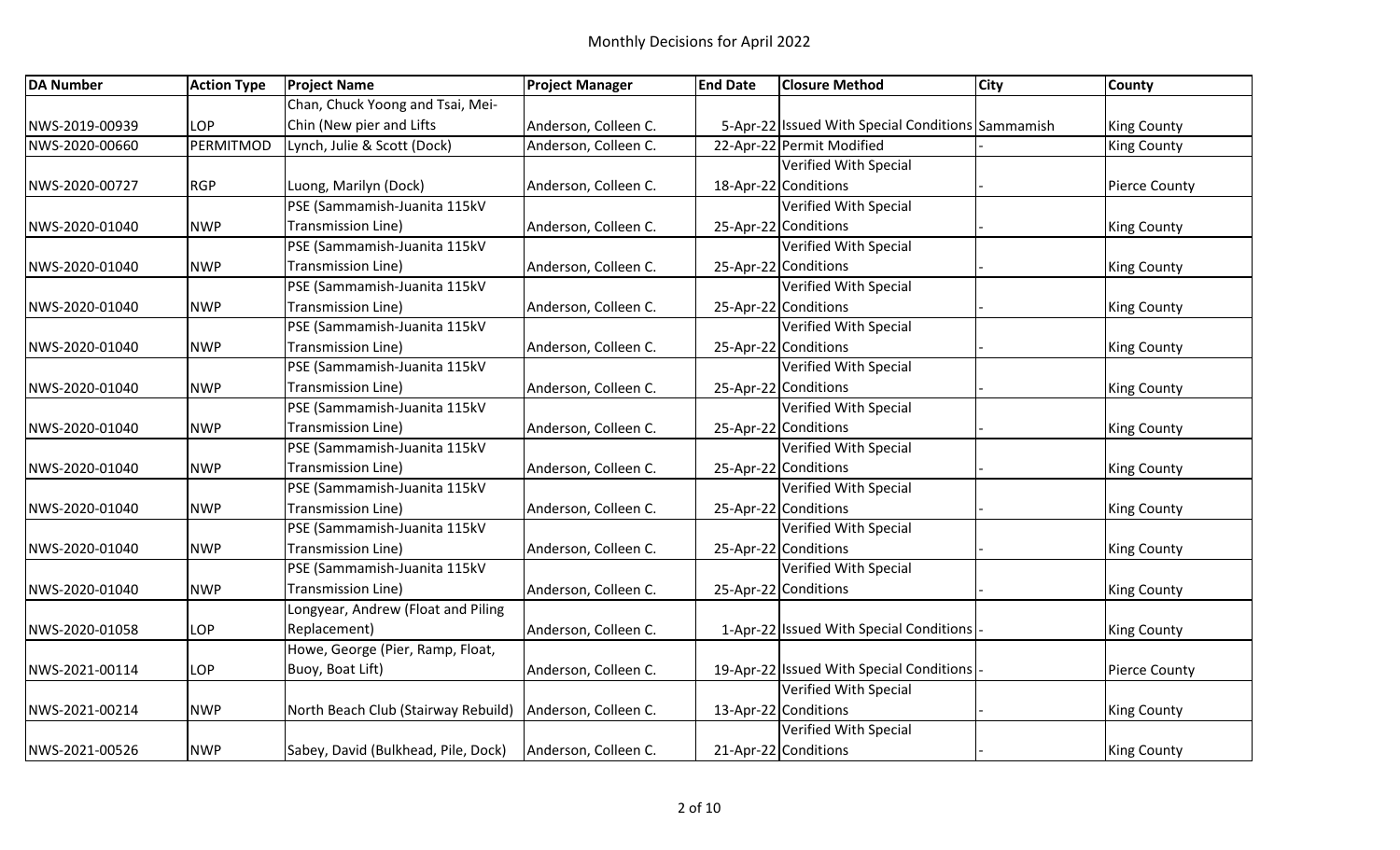| <b>DA Number</b>  | <b>Action Type</b> | <b>Project Name</b>                                           | <b>Project Manager</b> | <b>End Date</b> | <b>Closure Method</b>                                                    | <b>City</b>       | <b>County</b>           |
|-------------------|--------------------|---------------------------------------------------------------|------------------------|-----------------|--------------------------------------------------------------------------|-------------------|-------------------------|
|                   |                    | <b>JDJPS Real Estate Holdings (Bulkhead</b>                   |                        |                 |                                                                          |                   |                         |
| NWS-2021-00677    | LOP                | & Pier Replacement)                                           | Anderson, Colleen C.   |                 | 22-Apr-22 Issued With Special Conditions                                 |                   | <b>King County</b>      |
|                   |                    | <b>JDJPS Real Estate Holdings (Bulkhead</b>                   |                        |                 | <b>Verified With Special</b>                                             |                   |                         |
| NWS-2021-00677    | <b>NWP</b>         | & Pier Replacement)                                           | Anderson, Colleen C.   |                 | 22-Apr-22 Conditions                                                     |                   | <b>King County</b>      |
|                   |                    | <b>JDJPS Real Estate Holdings (Bulkhead</b>                   |                        |                 | <b>Verified With Special</b>                                             |                   |                         |
| NWS-2021-00677    | <b>NWP</b>         | & Pier Replacement)                                           | Anderson, Colleen C.   |                 | 22-Apr-22 Conditions                                                     |                   | <b>King County</b>      |
|                   |                    |                                                               |                        |                 | Withdrawn To Become A                                                    |                   |                         |
| NWS-2021-00713    | <b>RGP</b>         | DC APT LLC (Pier, Ramp, Float, Piling                         | Anderson, Colleen C.   |                 | 11-Apr-22 Letter Of Permission (LOP)                                     | <b>Gig Harbor</b> | <b>Pierce County</b>    |
| NWS-2021-00908    | LOP                | Smith, Jason (Pier)                                           | Anderson, Colleen C.   |                 | 11-Apr-22 Issued With Special Conditions                                 |                   | <b>Skagit County</b>    |
|                   |                    | Freeman, Kemper (Dock and Boat                                |                        |                 |                                                                          |                   |                         |
| NWS-2021-01089    | LOP                | Lift)                                                         | Anderson, Colleen C.   |                 | 6-Apr-22 Issued With Special Conditions Bellevue                         |                   | <b>King County</b>      |
| NWS-2020-01106-AQ | LOP                | Calm Cove Shellfish (Verlinde)                                | Bunch, Jordan A.       |                 | 25-Apr-22 Issued With Special Conditions                                 |                   | <b>Mason County</b>     |
| NWS-2020-01120-AQ | LOP                | Calm Cove Shellfish (Everett)                                 | Bunch, Jordan A.       |                 | 25-Apr-22 Issued With Special Conditions                                 |                   | <b>Mason County</b>     |
| NWS-2020-01136-AQ | LOP                | Calm Cove Shellfish (Rowland)                                 | Bunch, Jordan A.       |                 | 25-Apr-22 Issued With Special Conditions                                 |                   | <b>Mason County</b>     |
| NWS-2020-01210-AQ | LOP                | DeNotta (Pollinger Shellfish Farm)                            | Bunch, Jordan A.       |                 | 28-Apr-22 Issued With Special Conditions                                 |                   | <b>Mason County</b>     |
| NWS-2021-00073-AQ | LOP                | Calm Cove Shellfish (Kapa)                                    | Bunch, Jordan A.       |                 | 7-Apr-22 Issued With Special Conditions                                  |                   | <b>Mason County</b>     |
| NWS-2021-00927-AQ | LOP                | Calm Cove Shellfish Company<br>(Lewallen)                     | Bunch, Jordan A.       |                 | 25-Apr-22 Issued With Special Conditions                                 |                   | <b>Mason County</b>     |
|                   |                    |                                                               |                        |                 |                                                                          |                   |                         |
| NWS-2022-00185-AQ | LOP                | Calm Cove Shellfish (Goss)                                    | Bunch, Jordan A.       |                 | 25-Apr-22 Issued With Special Conditions                                 |                   | <b>Mason County</b>     |
|                   | LOP                |                                                               |                        |                 |                                                                          |                   |                         |
| NWS-2022-00186-AQ | <b>COMPCERT</b>    | Calm Cove Shellfish LLC (Phelps)<br><b>GAITHER HOMES, LLC</b> | Bunch, Jordan A.       |                 | 25-Apr-22 Issued With Special Conditions<br>18-Apr-22 Procedure Complete |                   | <b>Mason County</b>     |
| NWS-2004-01302    |                    |                                                               | Carsner, James H.      |                 | <b>Verified With Special</b>                                             | Washougal         | <b>Multnomah County</b> |
| NWS-2020-01015    | <b>NWP</b>         | Hung Susanna                                                  | Carsner, James H.      |                 | 25-Apr-22 Conditions                                                     |                   | <b>Clark County</b>     |
|                   |                    |                                                               |                        |                 |                                                                          |                   |                         |
| NWS-2022-00043    | <b>UNAUTHACT</b>   | Gunter, Steven (UA)                                           | Carsner, James H.      |                 | 21-Apr-22 No Further Action                                              |                   | <b>Clark County</b>     |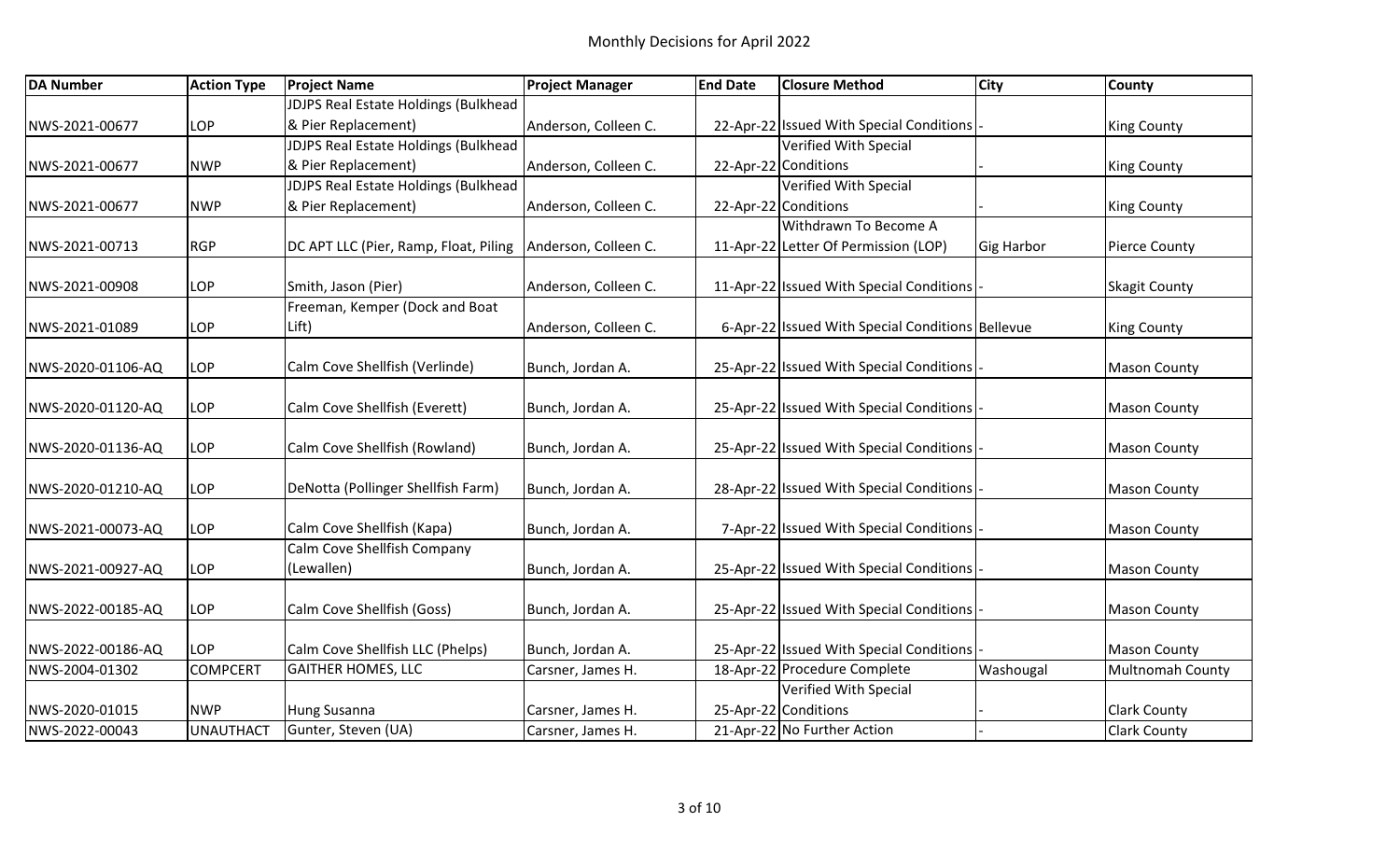| <b>DA Number</b> | <b>Action Type</b> | <b>Project Name</b>                      | <b>Project Manager</b> | <b>End Date</b> | <b>Closure Method</b>                | <b>City</b>       | <b>County</b>          |
|------------------|--------------------|------------------------------------------|------------------------|-----------------|--------------------------------------|-------------------|------------------------|
|                  |                    | Village Pointe LLC (Land                 |                        |                 |                                      |                   |                        |
| NWS-2022-00060   | <b>PREAPPCONS</b>  | Development)                             | Carsner, James H.      |                 | 27-Apr-22 Permit Required            | Longview          | <b>Cowlitz County</b>  |
|                  |                    | Kirkland Global LLC (Evergreen           |                        |                 | Withdrawn To Become A                |                   |                        |
| NWS-2022-00230   | <b>NWP</b>         | Highway Boat Ramp & Float)               | Carsner, James H.      |                 | 13-Apr-22 Letter Of Permission (LOP) |                   | <b>Clark County</b>    |
|                  |                    | <b>Clark County Public Works (Bridge</b> |                        |                 |                                      |                   |                        |
| NWS-2022-00283   | <b>NPR</b>         | Strengthening Bundle #1)                 | Carsner, James H.      |                 | 21-Apr-22 Activity Not Regulated     |                   | <b>Clark County</b>    |
|                  |                    | <b>Sterling Design (Amira's Song</b>     |                        |                 |                                      |                   |                        |
| NWS-2022-00298   | <b>PREAPPCONS</b>  | Subdivision)                             | Carsner, James H.      |                 | 15-Apr-22 Permit Required            |                   | <b>Clark County</b>    |
|                  |                    | <b>RUSHFORTH, RANDY AND WILLIAM</b>      |                        |                 |                                      |                   |                        |
| NWS-2005-00315   | PREAPPCONS         | <b>GLOVER (Emergency Repairs)</b>        | Casper, Jennifer P.    |                 | 22-Apr-22 Permit Required            | <b>Gig Harbor</b> | <b>Pierce County</b>   |
|                  |                    |                                          |                        |                 | Verified With Special                |                   |                        |
| NWS-2020-00160   | <b>RGP</b>         | Clark, Doug (ramp and float)             | Casper, Jennifer P.    |                 | 15-Apr-22 Conditions                 |                   | <b>Pierce County</b>   |
|                  |                    | San Juan County Public Works (Agate      |                        |                 | <b>Verified With Special</b>         |                   |                        |
| NWS-2021-00585   | <b>NWP</b>         | Beach)                                   | Casper, Jennifer P.    |                 | 8-Apr-22 Conditions                  |                   | San Juan County        |
|                  |                    | Willis, Dan and Bryn (Float, Pier and    |                        |                 | Verified With Special                |                   |                        |
| NWS-2021-00638   | <b>RGP</b>         | Ramp)                                    | Casper, Jennifer P.    |                 | 14-Apr-22 Conditions                 |                   | <b>Pierce County</b>   |
|                  |                    | Willis, Dan and Bryn (Float, Pier and    |                        |                 | Verified With Special                |                   |                        |
| NWS-2021-00638   | <b>NWP</b>         | Ramp)                                    | Casper, Jennifer P.    |                 | 14-Apr-22 Conditions                 |                   | <b>Pierce County</b>   |
|                  |                    | Confluence Environmental Company         |                        |                 |                                      |                   |                        |
| NWS-2021-00821   | PREAPPCONS         | (JD)                                     | Casper, Jennifer P.    |                 | 4-Apr-22 Withdrawn                   |                   | San Juan County        |
|                  |                    |                                          |                        |                 | Verified With Special                |                   |                        |
| NWS-2021-00930   | <b>RGP</b>         | Swenson Richard (Joint Use Float)        | Casper, Jennifer P.    |                 | 18-Apr-22 Conditions                 |                   | Pierce County          |
|                  |                    |                                          |                        |                 |                                      |                   |                        |
|                  |                    | Science and Math Institute (Chinook      |                        |                 | Verified With Special                |                   |                        |
| NWS-2021-01020   | <b>NWP</b>         | Orca Research & Education)               | Casper, Jennifer P.    |                 | 29-Apr-22 Conditions                 | Tacoma            | <b>Pierce County</b>   |
|                  |                    |                                          |                        |                 | Verified With Special                |                   |                        |
| NWS-2021-01036   | <b>RGP</b>         | Berg Paul (Pier)                         | Casper, Jennifer P.    |                 | 19-Apr-22 Conditions                 |                   | <b>Pierce County</b>   |
|                  |                    | Gig Harbor City of (BURNHAM DRIVE        |                        |                 |                                      |                   |                        |
|                  |                    | ½-WIDTH ROADWAY                          |                        |                 | Withdrawn For Lack Of                |                   |                        |
| NWS-2021-01102   | <b>NWP</b>         | <b>IMPROVEMENTS PHASE 1A)</b>            | Casper, Jennifer P.    |                 | 11-Apr-22 Applicant Response         |                   | <b>Pierce County</b>   |
|                  |                    | Kittitas County Flood Control Zone       |                        |                 | Verified With Special                |                   |                        |
| NWS-2021-00368   | <b>NWP</b>         | District (Spring Creek Restoration)      | Churchill, Jenae N.    |                 | 21-Apr-22 Conditions                 |                   | <b>Kittitas County</b> |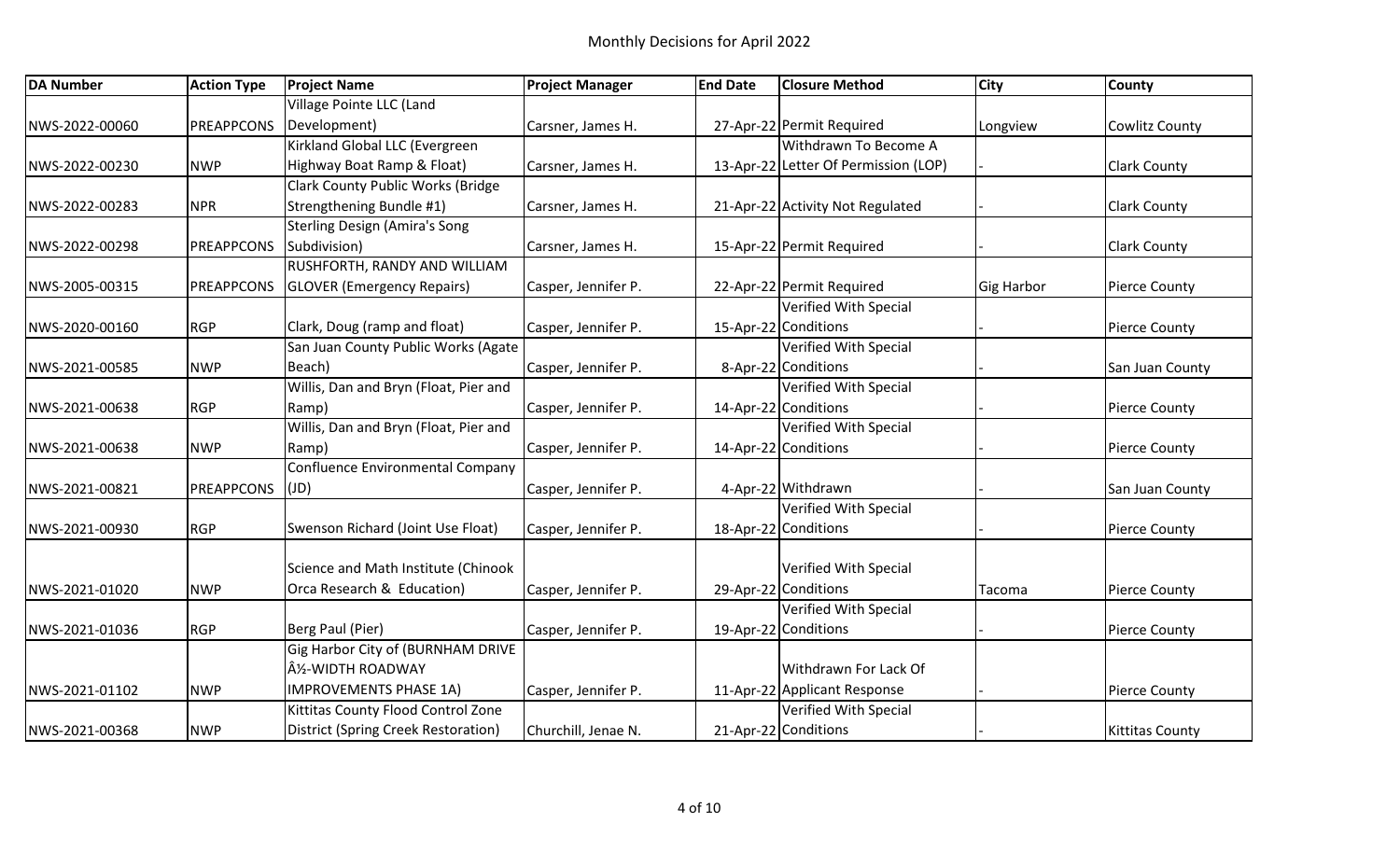| <b>DA Number</b> | <b>Action Type</b> | <b>Project Name</b>                                        | <b>Project Manager</b> | <b>End Date</b> | <b>Closure Method</b>                    | <b>City</b> | <b>County</b>          |
|------------------|--------------------|------------------------------------------------------------|------------------------|-----------------|------------------------------------------|-------------|------------------------|
|                  |                    | Western Federal Lands Highway                              |                        |                 |                                          |             |                        |
|                  |                    | Division (Dickey Creek Bridge                              |                        |                 | Verified With Special                    |             |                        |
| NWS-2021-00622   | <b>NWP</b>         | Replacement)                                               | Churchill, Jenae N.    |                 | 28-Apr-22 Conditions                     |             | <b>Kittitas County</b> |
|                  |                    | Western Federal Lands Highway                              |                        |                 |                                          |             |                        |
|                  |                    | Division (Dickey Creek Bridge                              |                        |                 | Verified With Special                    |             |                        |
| NWS-2021-00622   | <b>NWP</b>         | Replacement)                                               | Churchill, Jenae N.    |                 | 28-Apr-22 Conditions                     |             | <b>Kittitas County</b> |
| NWS-2021-00678   | LOP                | Donley, Derek (Pier, Ramp, Float)                          | Churchill, Jenae N.    |                 | 21-Apr-22 Issued With Special Conditions |             | <b>Pierce County</b>   |
|                  |                    |                                                            |                        |                 | <b>Verified With Special</b>             |             |                        |
| NWS-2021-00678   | <b>NWP</b>         | Donley, Derek (Pier, Ramp, Float)                          | Churchill, Jenae N.    |                 | 21-Apr-22 Conditions                     |             | <b>Pierce County</b>   |
|                  |                    | Skagit County, Port of (Airport                            |                        |                 | <b>Verified With Special</b>             |             |                        |
| NWS-2021-00729   | <b>NWP</b>         | Wetland 178)                                               | Churchill, Jenae N.    |                 | 28-Apr-22 Conditions                     |             | <b>Skagit County</b>   |
| NWS-2021-00875   | LOP                | Isaak, Scott (Jet Ski Lift)                                | Churchill, Jenae N.    |                 | 18-Apr-22 Issued With Special Conditions |             | Chelan County          |
|                  |                    |                                                            |                        |                 | Verified Without Special                 |             |                        |
| NWS-2021-00884   | <b>NWP</b>         | Bernstein, Aaron (Pier Maintenance)                        | Churchill, Jenae N.    |                 | 19-Apr-22 Conditions                     |             | <b>Chelan County</b>   |
|                  |                    |                                                            |                        |                 | <b>Issued Without Special</b>            |             |                        |
| NWS-2021-00884   | LOP                | Bernstein, Aaron (Pier Maintenance) Churchill, Jenae N.    |                        |                 | 19-Apr-22 Conditions                     |             | <b>Chelan County</b>   |
|                  |                    | Poirier, Michael and Maureen                               |                        |                 | Verified Without Special                 |             |                        |
| NWS-2021-00888   | <b>NWP</b>         | (Mooring Buoy)                                             | Churchill, Jenae N.    |                 | 18-Apr-22 Conditions                     |             | <b>Chelan County</b>   |
|                  |                    | Marsha Rolfs Revocable Living Trust                        |                        |                 | Verified Without Special                 |             |                        |
| NWS-2021-00903   | <b>NWP</b>         | (Pier Maintenance)                                         | Churchill, Jenae N.    |                 | 18-Apr-22 Conditions                     |             | <b>Chelan County</b>   |
|                  |                    |                                                            |                        |                 | Verified Without Special                 |             |                        |
| NWS-2021-00914   | <b>NWP</b>         | Cash Floyd & Tamara (Buoy Project)                         | Churchill, Jenae N.    |                 | 19-Apr-22 Conditions                     |             | Chelan County          |
| NWS-2021-00980   | LOP                | Mc Clean Richard (Double Jet Ski Lift) Churchill, Jenae N. |                        |                 | 19-Apr-22 Issued With Special Conditions |             | Chelan County          |
|                  |                    | <b>Buckley William &amp; Tammy</b>                         |                        |                 | Verified Without Special                 |             |                        |
| NWS-2021-01045   | <b>NWP</b>         | O¿Connor (Mooring Buoy Project)                            | Churchill, Jenae N.    |                 | 19-Apr-22 Conditions                     |             | <b>Chelan County</b>   |
|                  |                    | National Parks Service (Stehekin                           |                        |                 | Verified Without Special                 |             |                        |
| NWS-2022-00180   | <b>NWP</b>         | <b>River Bank Stabilization)</b>                           | Churchill, Jenae N.    |                 | 18-Apr-22 Conditions                     |             | <b>Chelan County</b>   |
| NWS-2022-00284   | <b>NPR</b>         | <b>WDFW PIT Barge</b>                                      | Churchill, Jenae N.    |                 | 5-Apr-22 Activity Not Regulated          |             |                        |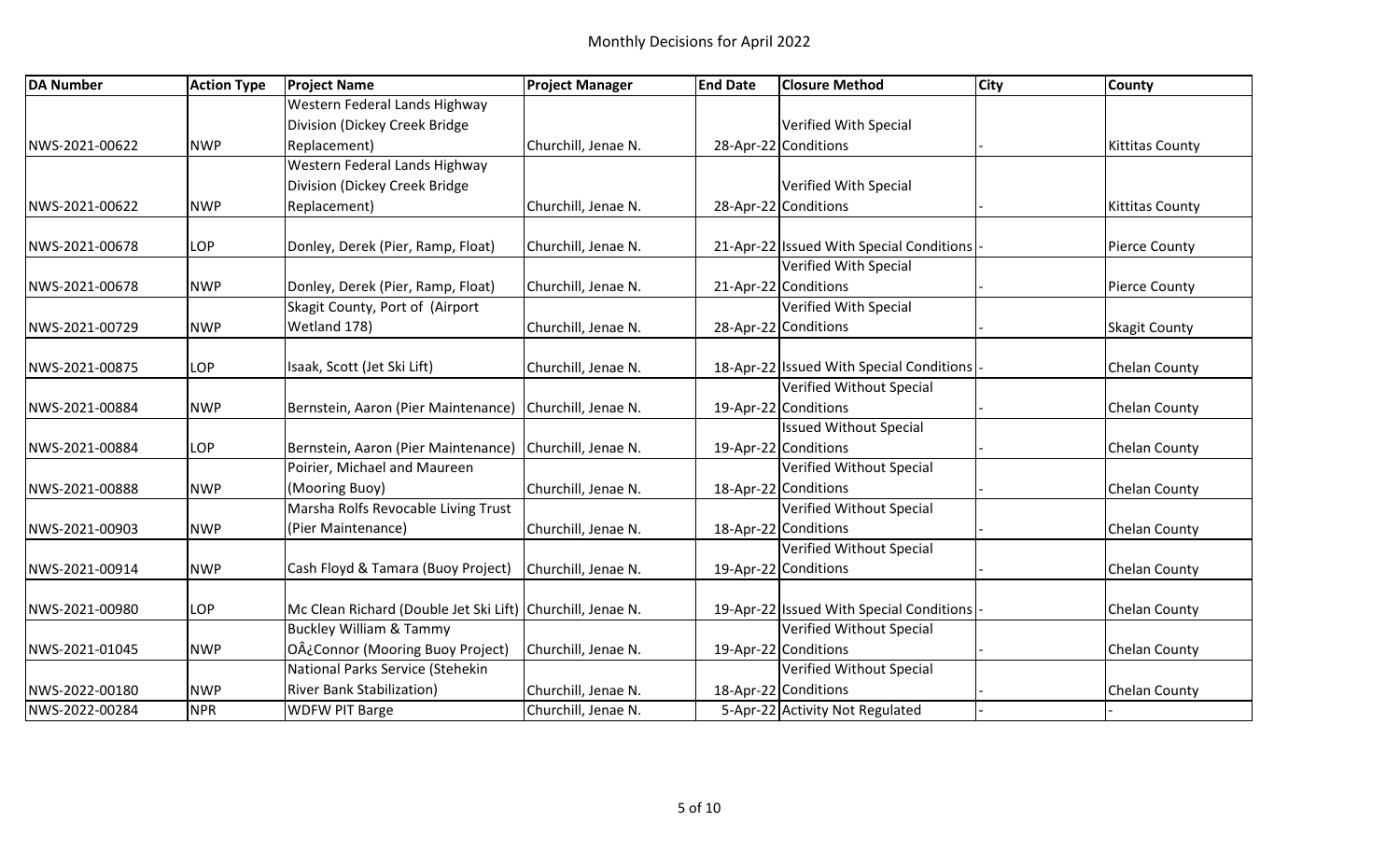| <b>DA Number</b>   | <b>Action Type</b> | <b>Project Name</b>                   | <b>Project Manager</b> | <b>End Date</b> | <b>Closure Method</b>                    | <b>City</b>       | <b>County</b>         |
|--------------------|--------------------|---------------------------------------|------------------------|-----------------|------------------------------------------|-------------------|-----------------------|
|                    |                    | <b>Hood Canal Salmon Enhancement</b>  |                        |                 |                                          |                   |                       |
|                    |                    | Group (Seabeck Creek Fish Barrier     |                        |                 |                                          |                   |                       |
| NWS-2020-00029     | <b>COMPCERT</b>    | Removal)                              | Evans, Nicole T.       |                 | 4-Apr-22 Procedure Complete              | Seabeck           | <b>Kitsap County</b>  |
|                    |                    | Schreiber Shellfish Inc. (parcel      |                        |                 | Withdrawn To Become A                    |                   |                       |
| NWS-2007-01301-AQ  | SP                 | #32023-32-90221)                      | Guy, Danette L.        |                 | 21-Apr-22 Letter Of Permission (LOP)     |                   | <b>Mason County</b>   |
|                    |                    | Schreiber Shellfish Inc. (parcel      |                        |                 |                                          |                   |                       |
| NWS-2007-01301-AQ  | LOP                | #32023-32-90221)                      | Guy, Danette L.        |                 | 15-Apr-22 Issued With Special Conditions |                   | <b>Mason County</b>   |
| NWS-2007-01325-AQ  | LOP                | Schreiber Shellfish Inc.--Mason 25    | Guy, Danette L.        |                 | 8-Apr-22 Issued With Special Conditions  |                   | <b>Mason County</b>   |
|                    |                    | Nippon Dynawave Packaging             |                        |                 | Verified Without Special                 |                   |                       |
| NWS-2014-01078     | <b>NWP</b>         | Company (Longview Outfall Repair)     | Guy, Danette L.        |                 | 1-Apr-22 Conditions                      | Longview          | Cowlitz County        |
|                    |                    |                                       |                        |                 | Verified With Special                    |                   |                       |
| NWS-2017-00840     | <b>NWP</b>         | Hartley, Peter (Bulkhead Repair)      | Guy, Danette L.        |                 | 21-Apr-22 Conditions                     | burien            | <b>King County</b>    |
|                    |                    |                                       |                        |                 | <b>Verified With Special</b>             |                   |                       |
| NWS-2017-00840     | <b>NWP</b>         | Hartley, Peter (Bulkhead Repair)      | Guy, Danette L.        |                 | 21-Apr-22 Conditions                     | burien            | <b>King County</b>    |
|                    |                    | Cowlitz PUD (BPA Longview-Hycom       |                        |                 | <b>Verified With Special</b>             |                   |                       |
| NWS-2021-00489     | <b>NWP</b>         | 230KV Transmission Line Upgrade)      | Guy, Danette L.        |                 | 25-Apr-22 Conditions                     |                   | <b>Cowlitz County</b> |
|                    |                    | City of Longview (46th Avenue         |                        |                 |                                          |                   |                       |
| NWS-2021-01094     | <b>NWP</b>         | Improvement)                          | Guy, Danette L.        |                 | 21-Apr-22 Withdrawn                      |                   | Cowlitz County        |
|                    |                    |                                       |                        |                 | Withdrawn To Become A                    |                   |                       |
| NWS-2019-00528-TTR | <b>RGP</b>         | Goodrich, Bruce and Marilyn (Pier)    | Krenz, Daniel A.       |                 | 20-Apr-22 Letter Of Permission (LOP)     |                   | <b>Kitsap County</b>  |
|                    |                    | Graves, Thomas (Pier, Ramp, Float,    |                        |                 | Withdrawn To Become A                    |                   |                       |
| NWS-2019-01007     | <b>RGP</b>         | and Boathouse Remodel)                | Krenz, Daniel A.       |                 | 20-Apr-22 Letter Of Permission (LOP)     | <b>Gig Harbor</b> | <b>Pierce County</b>  |
|                    |                    |                                       |                        |                 | Withdrawn To Become A                    |                   |                       |
| NWS-2021-00040     | <b>RGP</b>         | Minor, Roger (Boat Launch)            | Krenz, Daniel A.       |                 | 20-Apr-22 Letter Of Permission (LOP)     |                   | <b>Kitsap County</b>  |
|                    |                    | <b>Sunday Cove Condominium</b>        |                        |                 | Withdrawn To Become A                    |                   |                       |
| NWS-2021-00068     | <b>RGP</b>         | Association (Float Restoration)       | Krenz, Daniel A.       |                 | 20-Apr-22 Letter Of Permission (LOP)     |                   | <b>Kitsap County</b>  |
|                    |                    | Tennis, Steven (Tram Landing          |                        |                 | Withdrawn To Become A                    |                   |                       |
| NWS-2021-00107     | <b>RGP</b>         | Installation)                         | Krenz, Daniel A.       |                 | 20-Apr-22 Letter Of Permission (LOP)     |                   | <b>Island County</b>  |
|                    |                    | Haskell, Steven & Eleanor (Cable Lift |                        |                 | Withdrawn To Become A                    |                   |                       |
| NWS-2021-00686     | <b>RGP</b>         | Installation)                         | Krenz, Daniel A.       |                 | 20-Apr-22 Letter Of Permission (LOP)     |                   | <b>King County</b>    |
|                    |                    | Saperstein David (Henry Highlands     |                        |                 | Withdrawn To Become A                    |                   |                       |
| NWS-2021-00932     | <b>RGP</b>         | LLC)                                  | Krenz, Daniel A.       |                 | 20-Apr-22 Letter Of Permission (LOP)     |                   | San Juan County       |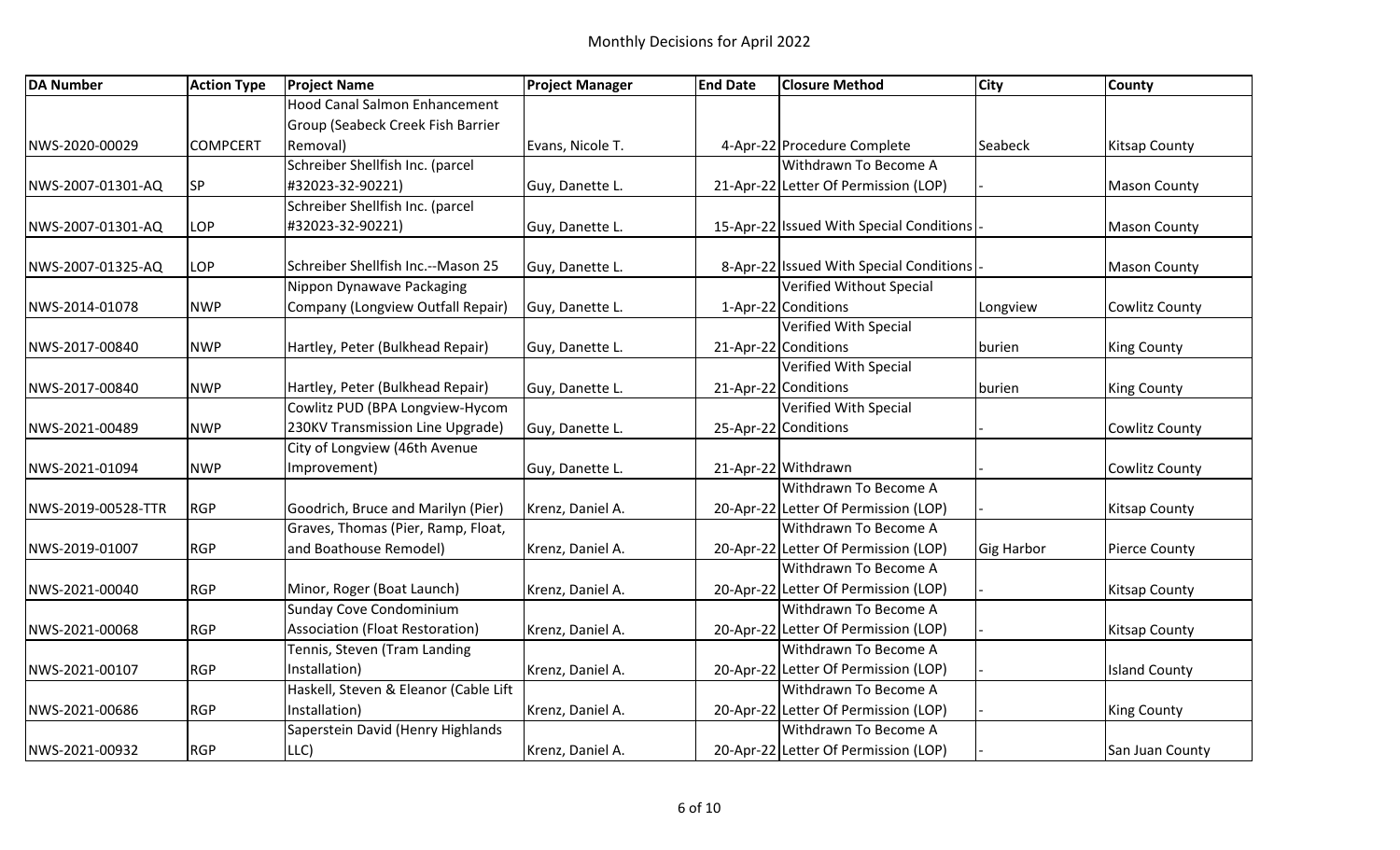| <b>DA Number</b>  | <b>Action Type</b> | <b>Project Name</b>                                  | <b>Project Manager</b> | <b>End Date</b> | <b>Closure Method</b>                     | <b>City</b> | <b>County</b>          |
|-------------------|--------------------|------------------------------------------------------|------------------------|-----------------|-------------------------------------------|-------------|------------------------|
|                   |                    |                                                      |                        |                 | Withdrawn To Become A                     |             |                        |
| NWS-2021-00967    | <b>RGP</b>         | Shalley, Brannon & Janette (Dock)                    | Krenz, Daniel A.       |                 | 20-Apr-22 Letter Of Permission (LOP)      |             | <b>Kitsap County</b>   |
|                   |                    |                                                      |                        |                 | Withdrawn To Become A                     |             |                        |
| NWS-2021-01063    | <b>RGP</b>         | Payne Brooke (Pier)                                  | Krenz, Daniel A.       |                 | 20-Apr-22 Letter Of Permission (LOP)      |             | <b>Pierce County</b>   |
|                   |                    | Goose Point Oyster Co. (Hawk's                       |                        |                 |                                           |             |                        |
| NWS-2017-01065-AQ | LOP                | Point)                                               | Lee, Rory W.           |                 | 5-Apr-22 Issued With Special Conditions   |             | Pacific County         |
|                   |                    | National Fish & Oyster Co., Inc.                     |                        |                 |                                           |             |                        |
| NWS-2020-01176-AQ | <b>LOP</b>         | (Nemitz Beach Shellfish Farm)                        | Lee, Rory W.           |                 | 1-Apr-22 Issued With Special Conditions - |             | <b>Mason County</b>    |
|                   |                    | Saltese Flats Wetland Restoration                    |                        |                 |                                           |             |                        |
| NWS-2018-00670    | <b>COMPCERT</b>    | Project                                              | Moore, David J.        |                 | 18-Apr-22 Procedure Complete              |             | Spokane County         |
|                   |                    | Saltese Flats Wetland Restoration                    |                        |                 |                                           |             |                        |
| NWS-2018-00670    | <b>COMPCERT</b>    | Project                                              | Moore, David J.        |                 | 18-Apr-22 Procedure Complete              |             | Spokane County         |
|                   |                    | <b>Tucannon River and Floodplain</b>                 |                        |                 | Verified With Special                     |             |                        |
| NWS-2019-00210    | <b>NWP</b>         | <b>Restoration Area 13</b>                           | Moore, David J.        |                 | 28-Apr-22 Conditions                      |             | Columbia County        |
| NWS-2019-00521    | <b>COMPCERT</b>    | Naccarato Wetland Restoration                        | Moore, David J.        |                 | 18-Apr-22 Procedure Complete              |             | Spokane County         |
| NWS-2019-00523    | <b>COMPCERT</b>    | <b>Saltese Flats Restoration</b>                     | Moore, David J.        |                 | 18-Apr-22 Procedure Complete              |             | Spokane County         |
|                   |                    |                                                      |                        |                 |                                           |             |                        |
|                   |                    | Spokane County Public Works                          |                        |                 |                                           |             |                        |
| NWS-2019-01028    | <b>COMPCERT</b>    | (Hazard Road Culvert Replacements)   Moore, David J. |                        |                 | 13-Apr-22 Procedure Complete              |             | Spokane County         |
|                   |                    |                                                      |                        |                 |                                           |             |                        |
|                   |                    | Spokane County Public Works                          |                        |                 |                                           |             |                        |
| NWS-2019-01028    | <b>COMPCERT</b>    | (Hazard Road Culvert Replacements)   Moore, David J. |                        |                 | 13-Apr-22 Procedure Complete              |             | Spokane County         |
| NWS-2021-00168    | <b>CONGRINQA</b>   | Pasco, City of (Boat Launch)                         | Moore, David J.        |                 | 19-Apr-22 Procedure Complete              |             | <b>Franklin County</b> |
|                   |                    | Dayton, City of (Washington Outfall                  |                        |                 | Verified With Special                     |             |                        |
| NWS-2021-00613    | <b>NWP</b>         | Repairs)                                             | Moore, David J.        |                 | 20-Apr-22 Conditions                      |             | Columbia County        |
|                   |                    | Columbia County Public Works                         |                        |                 |                                           |             |                        |
|                   |                    | Department (Starbuck Bridge                          |                        |                 |                                           |             |                        |
| NWS-2021-00881    | <b>NWP</b>         | Replacement)                                         | Moore, David J.        |                 | 27-Apr-22 Withdrawn                       |             | Columbia County        |
|                   |                    | <b>Yakima County Public Services</b>                 |                        |                 | Verified With Special                     |             |                        |
| NWS-2021-01006    | <b>NWP</b>         | (Ramblers Reach Phase VI)                            | Moore, David J.        |                 | 12-Apr-22 Conditions                      |             | Yakima County          |
|                   |                    | Panattoni Development Company                        |                        |                 | Withdrawn For Lack Of                     |             |                        |
| NWS-2022-00152    | <b>NPR</b>         | (Industrail Land Development)                        | Moore, David J.        |                 | 27-Apr-22 Applicant Response              |             | Spokane County         |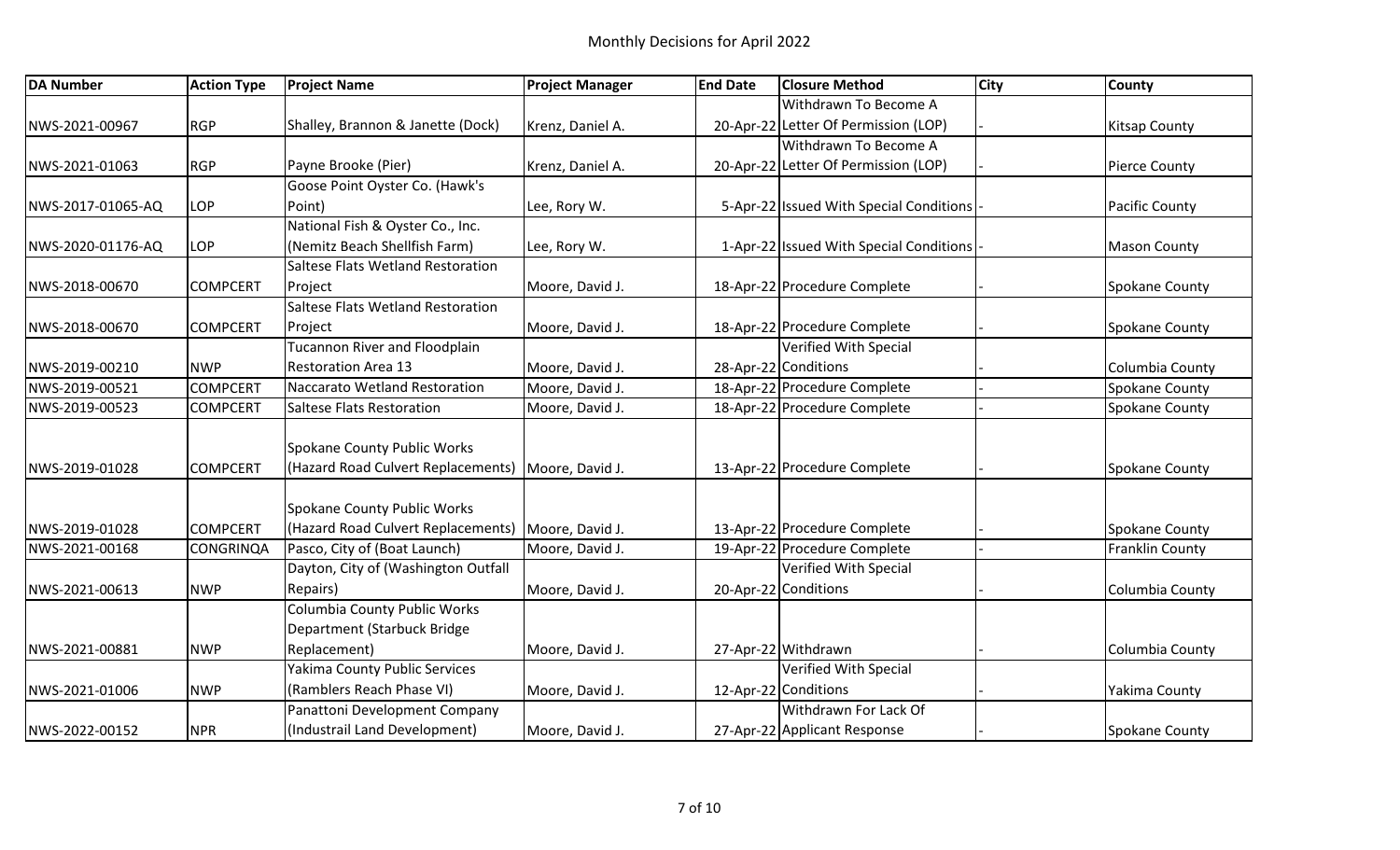| <b>DA Number</b> | <b>Action Type</b> | <b>Project Name</b>                                 | <b>Project Manager</b> | <b>End Date</b> | <b>Closure Method</b>          | <b>City</b> | County                |
|------------------|--------------------|-----------------------------------------------------|------------------------|-----------------|--------------------------------|-------------|-----------------------|
|                  |                    |                                                     |                        |                 | Verified With Special          |             |                       |
| NWS-2022-00196   | <b>NWP</b>         | Heyen, Levi & Teresa (Mooring Buoy) Moore, David J. |                        |                 | 6-Apr-22 Conditions            |             | Chelan County         |
|                  |                    | Fast Ryan (Fast Access Trail and                    |                        |                 | Verified With Special          |             |                       |
| NWS-2022-00243   | <b>NWP</b>         | Mooring Buoy)                                       | Moore, David J.        |                 | 6-Apr-22 Conditions            |             | Douglas County        |
|                  |                    |                                                     |                        |                 |                                |             |                       |
|                  |                    | Rundle, Robert M. (Lake Sammamish                   |                        |                 |                                |             |                       |
| NWS-2015-00341   | <b>COMPCERT</b>    | Home 2, LLC multi-family pier)                      | Nadjkovic, Amanda N.   |                 | 19-Apr-22 Procedure Complete   |             | <b>King County</b>    |
|                  |                    |                                                     |                        |                 | Verified With Special          |             |                       |
| NWS-2020-00728   | <b>RGP</b>         | Steffen, Lisa (Dock)                                | Nadjkovic, Amanda N.   |                 | 20-Apr-22 Conditions           |             | <b>Pierce County</b>  |
|                  |                    |                                                     |                        |                 | <b>Verified With Special</b>   |             |                       |
| NWS-2020-00728   | <b>NWP</b>         | Steffen, Lisa (Dock)                                | Nadjkovic, Amanda N.   |                 | 20-Apr-22 Conditions           |             | Pierce County         |
|                  |                    | Alexander Reed LLC (Northridge Park                 |                        |                 | Verified With Special          |             |                       |
| NWS-2021-00215   | <b>NWP</b>         | Division 2)                                         | Nadjkovic, Amanda N.   |                 | 13-Apr-22 Conditions           |             | Snohomish County      |
|                  |                    | The Tulalip Tribes (Juvenile Salmon                 |                        |                 |                                |             |                       |
| NWS-2022-00051   | <b>NWP</b>         | <b>Out-Migration Study)</b>                         | Nadjkovic, Amanda N.   |                 | 19-Apr-22 Withdrawn            | Monroe      | Snohomish County      |
| NWS-2022-00005   | <b>OUTRCH</b>      | <b>General Outreach</b>                             | <b>NWS UNASSIGNED</b>  |                 | 20-Apr-22 Procedure Complete   |             |                       |
| NWS-2022-00005   | <b>OUTRCH</b>      | General Outreach                                    | NWS UNASSIGNED         |                 | 21-Apr-22 Procedure Complete   |             |                       |
|                  |                    | BP Cherry Point (Advance Mitigation                 |                        |                 | Verified With Special          |             |                       |
| NWS-2021-00838   | <b>NWP</b>         | Project 2)                                          | Perry, Randel J.       |                 | 12-Apr-22 Conditions           |             | <b>Whatcom County</b> |
|                  |                    | WA State Department of Fish and                     |                        |                 | Withdrawn Due To No Permit     |             |                       |
| NWS-2021-01083   | <b>NWP</b>         | Wildlife (Dike Repair)                              | Perry, Randel J.       |                 | 11-Apr-22 Required (NPR)       |             | <b>Whatcom County</b> |
|                  |                    | WA State Department of Fish and                     |                        |                 | Activity does NOT occur in     |             |                       |
| NWS-2021-01083   | <b>NPR</b>         | Wildlife (Dike Repair)                              | Perry, Randel J.       |                 | 11-Apr-22 WOTUS (Requires AJD) |             | <b>Whatcom County</b> |
|                  |                    | BP Cherry Point Refinery (Effluent                  |                        |                 | Verified Without Special       |             |                       |
| NWS-2021-01086   | <b>NWP</b>         | Pipeline)                                           | Perry, Randel J.       |                 | 28-Apr-22 Conditions           |             | <b>Whatcom County</b> |
|                  |                    |                                                     |                        |                 |                                |             |                       |
|                  |                    | Bellingham, Port of (Little Squalicum               |                        |                 | Verified With Special          |             |                       |
| NWS-2022-00074   | <b>NWP</b>         | Habitat Beach Restoration)                          | Perry, Randel J.       |                 | 7-Apr-22 Conditions            | Bellingham  | <b>Whatcom County</b> |
|                  |                    | BP Cherry Point Refinery (pier                      |                        |                 | <b>Verified With Special</b>   |             |                       |
| NWS-2022-00272   | <b>NWP</b>         | maintenance)                                        | Perry, Randel J.       |                 | 15-Apr-22 Conditions           |             | <b>Whatcom County</b> |
|                  |                    | <b>Whatcom County Public Works</b>                  |                        |                 |                                |             |                       |
|                  |                    | (Lummi Island Ferry Terminal Dolphin                |                        |                 | Verified With Special          |             |                       |
| NWS-2022-00282   | <b>NWP</b>         | Repair)                                             | Perry, Randel J.       |                 | 15-Apr-22 Conditions           |             | <b>Whatcom County</b> |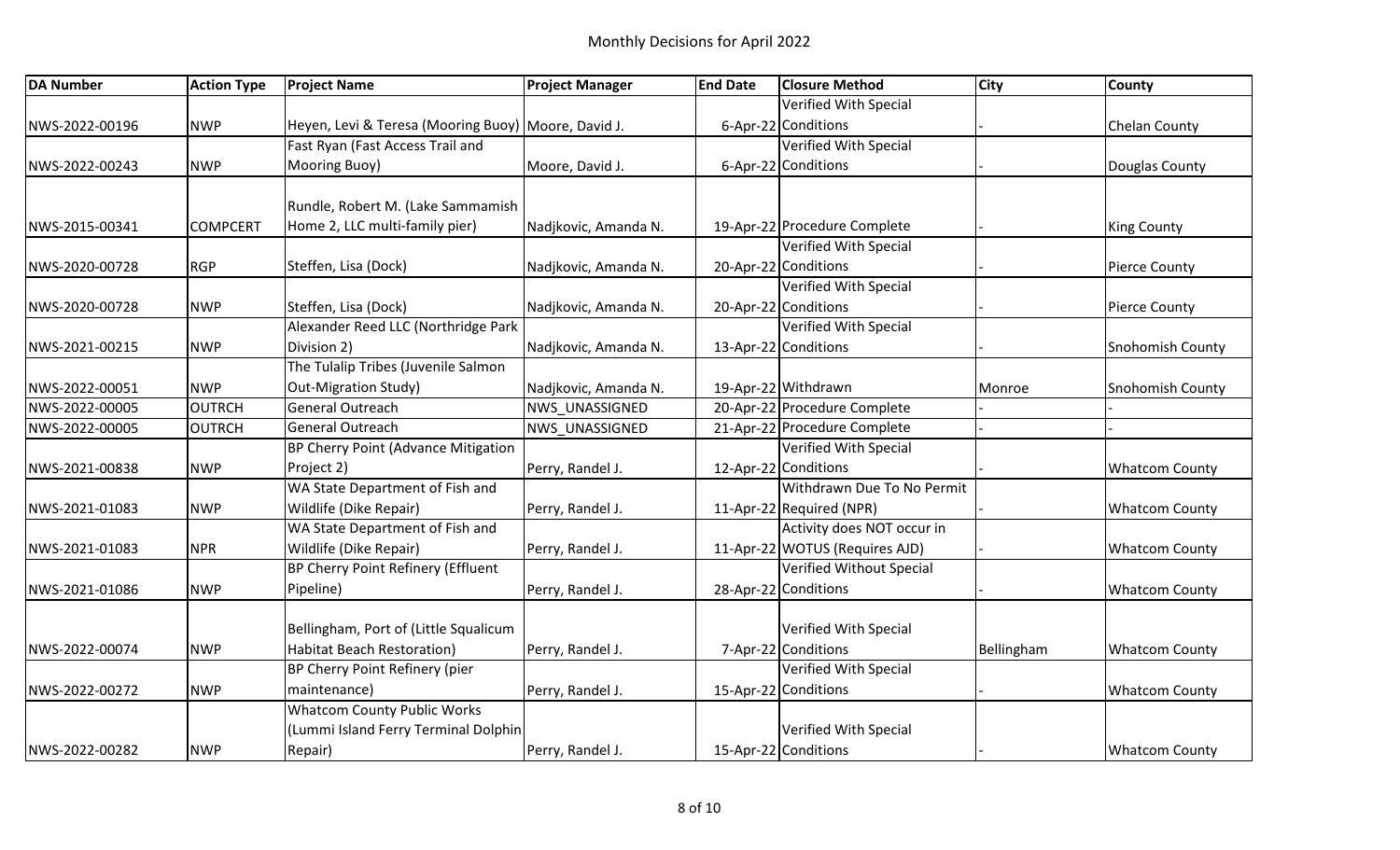| <b>DA Number</b>  | <b>Action Type</b> | <b>Project Name</b>                    | <b>Project Manager</b>  | <b>End Date</b> | <b>Closure Method</b>                    | <b>City</b> | <b>County</b>         |
|-------------------|--------------------|----------------------------------------|-------------------------|-----------------|------------------------------------------|-------------|-----------------------|
|                   |                    | Stephanus, John (Pier, bulkhead,       |                         |                 |                                          |             |                       |
| NWS-2017-00921    | PERMITMOD          | boat lift, and canopy)                 | Rogers, Kelsey N.       |                 | 17-Apr-22 Extension of Time Authorized   | Medina      | <b>King County</b>    |
|                   |                    |                                        |                         |                 | Verified With Special                    |             |                       |
| NWS-2018-01060    | <b>NWP</b>         | <b>Miller Creek Stream Restoration</b> | Rogers, Kelsey N.       |                 | 13-Apr-22 Conditions                     |             | <b>King County</b>    |
|                   |                    |                                        |                         |                 |                                          |             |                       |
| NWS-2020-01006    | LOP                | Chatalas, Marc (Pier)                  | Rogers, Kelsey N.       |                 | 29-Apr-22 Issued With Special Conditions |             | <b>King County</b>    |
|                   |                    | Amiga, Ori (Boat Lift Replacement,     |                         |                 |                                          |             |                       |
| NWS-2021-00943    | LOP                | Piling Repair)                         | Rogers, Kelsey N.       |                 | 29-Apr-22 Issued With Special Conditions |             | <b>King County</b>    |
|                   |                    | Commodore I LLC (In-Water              |                         |                 | <b>Verified With Special</b>             |             |                       |
| NWS-2021-01179    | <b>NWP</b>         | Sediment Characterization)             | Rogers, Kelsey N.       |                 | 15-Apr-22 Conditions                     |             | <b>King County</b>    |
|                   |                    | Vaughn, Evelyn (Emergency bank         |                         |                 |                                          |             |                       |
| NWS-2022-00306    | <b>PREAPPCONS</b>  | stabilization)                         | Rogers, Kelsey N.       |                 | 21-Apr-22 No Permit Required             |             | <b>Island County</b>  |
|                   |                    | North Olympic Salmon Coalition (LDB    |                         |                 |                                          |             |                       |
| NWS-2013-00040    | <b>FOIAA</b>       | <b>Restoration Project)</b>            | Sanguinetti, Pamela A.  |                 | 28-Apr-22 Procedure Complete             |             | Jefferson County      |
|                   |                    | North Olympic Salmon Coalition (LDB    |                         |                 |                                          |             |                       |
| NWS-2013-00040    | <b>FOIAA</b>       | <b>Restoration Project)</b>            | Sanguinetti, Pamela A.  |                 | 28-Apr-22 Procedure Complete             |             | Jefferson County      |
|                   |                    | Nippon Paper Industires USA            |                         |                 |                                          |             |                       |
| NWS-2013-00600    | <b>FOIAA</b>       | Company LTD (bank protection)          | Sanguinetti, Pamela A.  |                 | 25-Apr-22 Procedure Complete             |             | <b>Clallam County</b> |
|                   |                    | Port Townsend, Port of (Breakwater     |                         |                 | Verified With Special                    |             |                       |
| NWS-2019-00390    | <b>NWP</b>         | Repair)                                | Sanguinetti, Pamela A.  |                 | 29-Apr-22 Conditions                     |             | Jefferson County      |
|                   |                    | Port of Port Townsend (Point Hudson    |                         |                 |                                          |             |                       |
| NWS-2021-00139    | SP                 | <b>Breakwater Replacement)</b>         | Sanguinetti, Pamela A.  |                 | 8-Apr-22 Issued With Special Conditions  |             | Jefferson County      |
|                   |                    | WA Dept Fish and Wildlife- Sol Duc     |                         |                 |                                          |             |                       |
| NWS-2022-00333    | <b>PREAPPCONS</b>  | <b>Hatchery Repair</b>                 | Sanguinetti, Pamela A.  |                 | 18-Apr-22 Permit Requirement Unknown     |             |                       |
| NWS-2022-00356    | <b>PREAPPCONS</b>  | Prim, Karen (emergency)                | Sanguinetti, Pamela A.  |                 | 27-Apr-22 Permit Required                | Ollala      | <b>Kitsap County</b>  |
|                   |                    | Seattle Shellfish LLC Allen Lease      |                         |                 |                                          |             |                       |
| NWS-2007-01336-AQ | LOP                | Totten Inlet                           | Schroeder, Christina L. |                 | 12-Apr-22 Issued With Special Conditions |             | <b>Mason County</b>   |
|                   |                    |                                        |                         |                 |                                          |             |                       |
| NWS-2007-01469-AQ | <b>SP</b>          | Northern Oyster Company--Pacific 4     | Sentner, Thomas F.      |                 | 16-Apr-22 Issued With Special Conditions |             | Pacific County        |
|                   |                    | Northern Oyster Company                |                         |                 |                                          |             |                       |
| NWS-2012-01316-AQ | SP                 | (aquaculture)                          | Smith, Amiee P.         |                 | 7-Apr-22 Issued With Special Conditions  |             | Pacific County        |
|                   |                    |                                        |                         |                 | <b>Issued Without Special</b>            |             |                       |
| NWS-2012-01230-AQ | LOP                | Capital Duck Farms, LLC                | Smith, Ronnie D.        |                 | 13-Apr-22 Conditions                     |             | <b>Mason County</b>   |